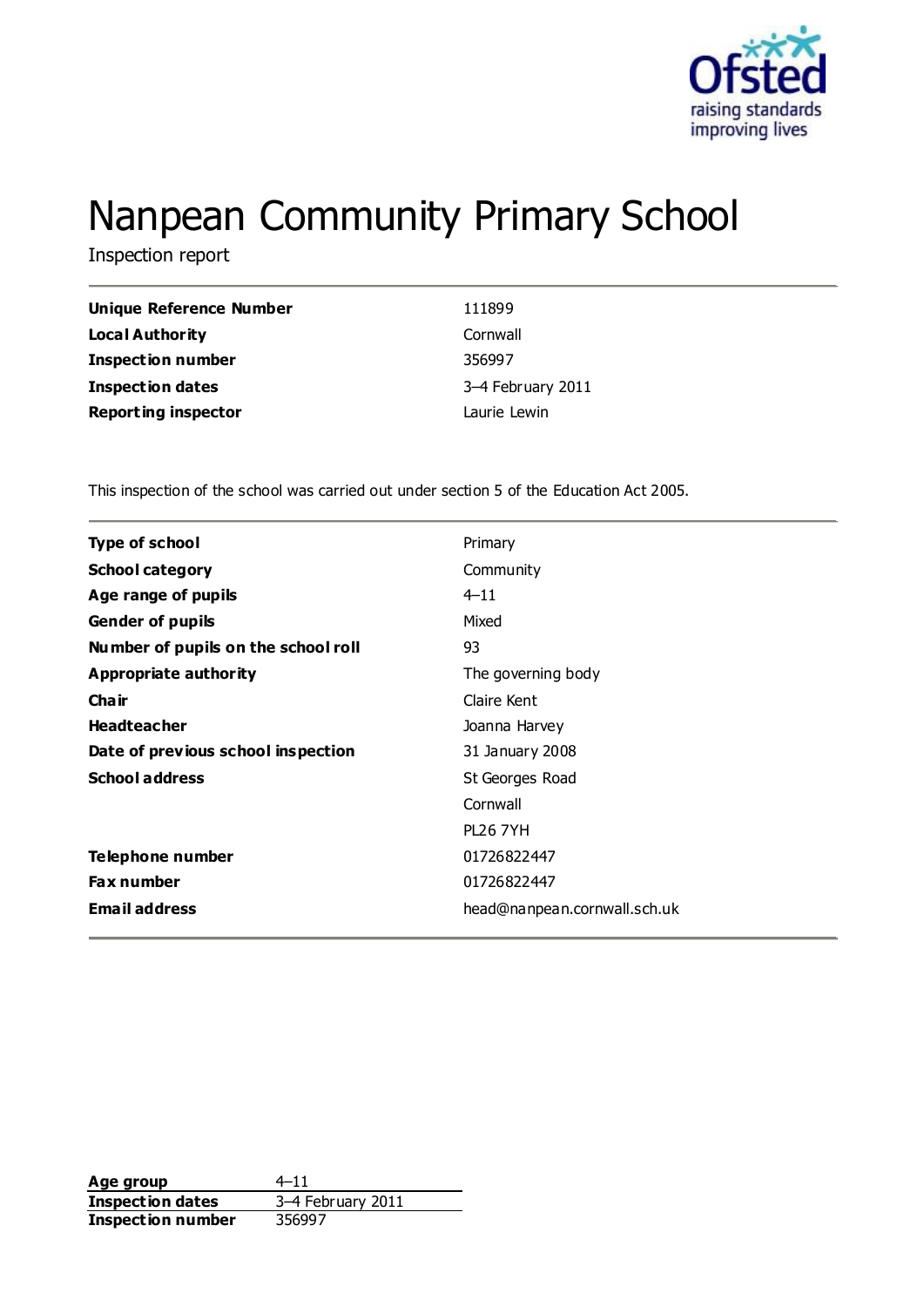The Office for Standards in Education, Children's Services and Skills (Ofsted) regulates and inspects to achieve excellence in the care of children and young people, and in education and skills for learners of all ages. It regulates and inspects childcare and children's social care, and inspects the Children and Family Court Advisory Support Service (Cafcass), schools, colleges, initial teacher training, work-based learning and skills training, adult and community learning, and education and training in prisons and other secure establishments. It assesses council children's services, and inspects services for looked after children, safeguarding and child protection.

Further copies of this report are obtainable from the school. Under the Education Act 2005, the school must provide a copy of this report free of charge to certain categories of people. A charge not exceeding the full cost of reproduction may be made for any other copies supplied.

If you would like a copy of this document in a different format, such as large print or Braille, please telephone 0300 123 4234, or email **[enquiries@ofsted.gov.uk](mailto:enquiries@ofsted.gov.uk)**.

You may copy all or parts of this document for non-commercial educational purposes, as long as you give details of the source and date of publication and do not alter the documentation in any way.

To receive regular email alerts about new publications, including survey reports and school inspection reports, please visit our website and go to 'Subscribe'.

Royal Exchange Buildings St Ann's Square Manchester M2 7LA T: 0300 123 4234 Textphone: 0161 618 8524 E: **[enquiries@ofsted.gov.uk](mailto:enquiries@ofsted.gov.uk)**

W: **[www.ofsted.gov.uk](http://www.ofsted.gov.uk/)**

© Crown copyright 2011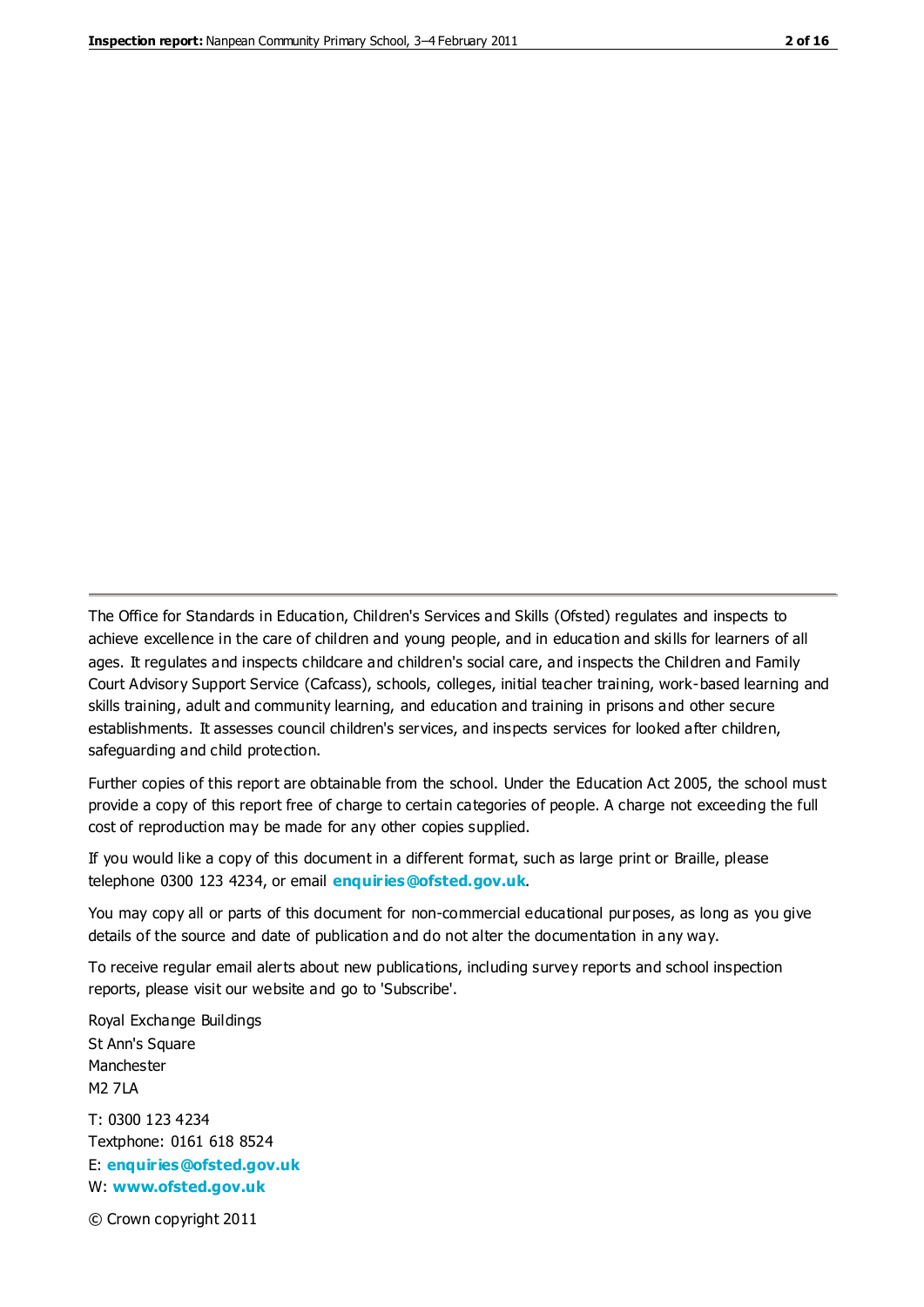# **Introduction**

This inspection was carried out by two additional inspectors. Eight lessons were observed and four teachers were seen. The inspectors met with pupils, staff, parents and carers, and members of the governing body. The inspectors observed the school's work, and looked at school documentation including teachers' planning, assessment information, safeguarding policies and scrutinised samples of pupils' work. The inspectors analysed 47 questionnaires from parents and carers, nine from staff and 46 from pupils.

The inspection team reviewed many aspects of the school's work. It looked in detail at a number of key areas.

- $\blacksquare$  How well do higher-attaining pupils achieve?
- $\blacksquare$  How well does the school promote pupils' writing skills across the curriculum?
- $\blacksquare$  How well aware are pupils of the way in which people from other ethnic backgrounds live?
- What is the impact of the school's work with promoting community cohesion?

# **Information about the school**

This is a small school compared to others of the same type. It serves the local village and surrounding area. The number of pupils on roll has increased significantly since the school's last inspection. The pupils at the school come from a variety of backgrounds. The proportion of pupils with special educational needs and/or disabilities is higher than that found in other schools nationally and varies significantly in different year groups. The needs of the pupils concerned are varied with some of them having physical disabilities and some with speech and language difficulties. The proportion of pupils known to be eligible for free school meals is above the national average. Nearly all of the pupils are White British, with a very small number coming from other ethnic heritages. Pupils in the school are currently taught in four classes. There is a small classroom on the school site for teaching pre-school-aged children, but this provision is not managed by the governing body. The school is accredited with several awards including the Healthy School Award and the Active Mark Award.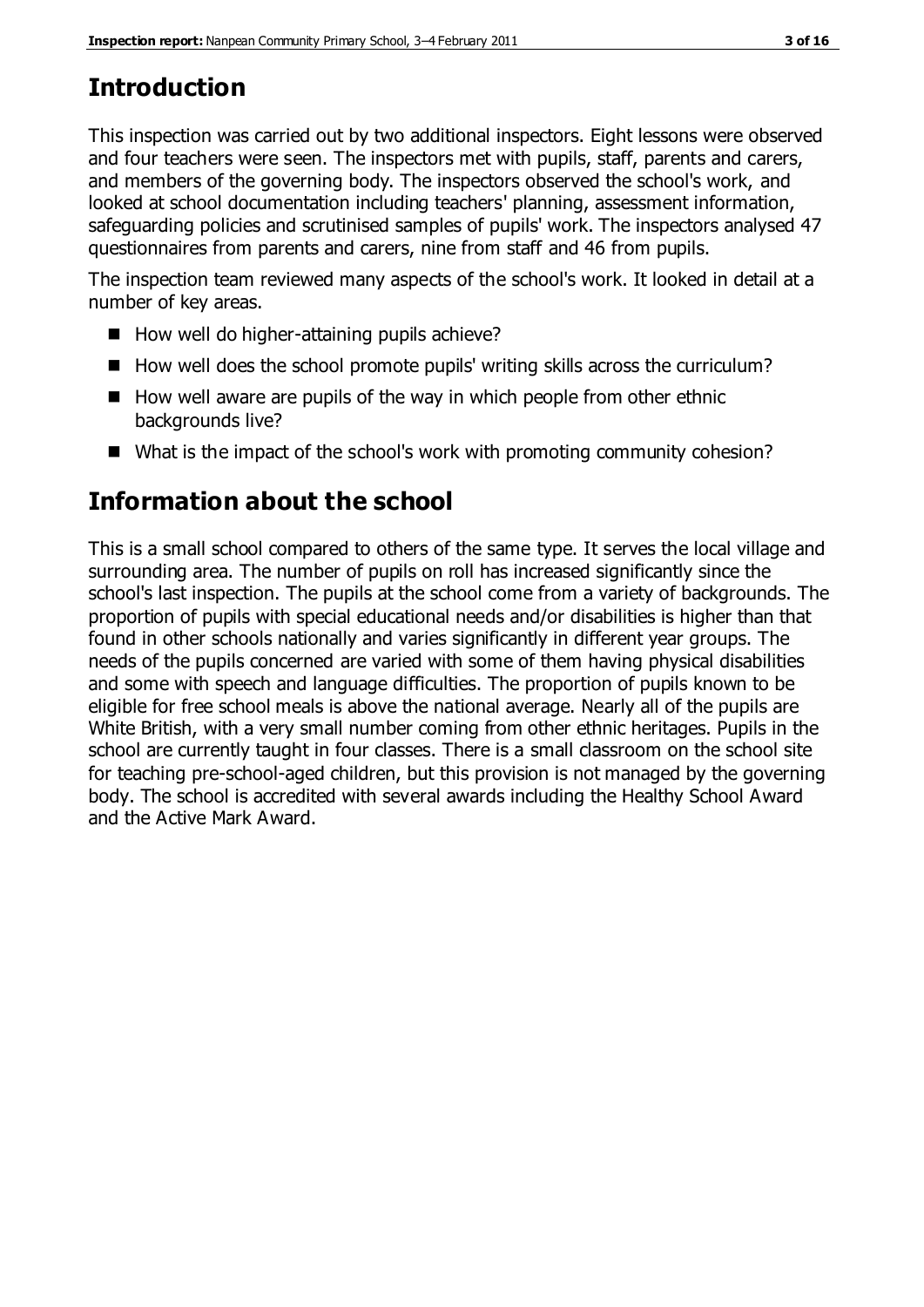## **Inspection judgements**

| Overall effectiveness: how good is the school? |  |  |  |
|------------------------------------------------|--|--|--|
|                                                |  |  |  |

#### **The school's capacity for sustained improvement 2**

#### **Main findings**

This is a good school. The quality of education and the attainment and progress of pupils have improved significantly since the school's last inspection. The school is very successful in helping all of its pupils become confident and enthusiastic learners.

Children get off to a good start in the Early Years Foundation Stage, with good teaching that ensures they achieve well. The good teaching and good progress in learning are sustained throughout the school so that by the time pupils reach the end of Year 6 they attain above the expected levels. All groups of pupils achieve well, including higherattaining pupils and those with special educational needs and/or disabilities. Teachers make good use of all assessment information to plan lessons that match the needs, interests and abilities of the pupils precisely. Staff are very alert to any pupils who may be falling behind and quick to implement the appropriate intervention to support any individuals where required. While pupils do well overall in English, attainment in writing is not as good as in reading. Teachers plan interesting work for pupils. The topic-orientated approach to planning the curriculum ensures that pupils get a wide range of skills, knowledge and understanding. However, there are not always enough opportunities for pupils to promote their writing skills in different areas of the curriculum.

Pupils behave well. They are thoughtful, friendly and polite and very supportive of one another. Staff know the pupils well and the pastoral support for all individuals is very good. All safeguarding procedures are fully in place. As a result, pupils feel safe and are confident to seek help if they have any worries. Those spoken to said, 'Adults in our school always help you when you have a problem.' Pupils have a good understanding about how to stay healthy and fit. Pupils have a clear awareness of right and wrong and through the way in which they work and play, they gain a good sense of social awareness. Through the work of their school council pupils make good contributions towards helping to improve the school's facilities and provision. Pupils do not have sufficient chances to engage with people from other ethnic backgrounds to widen their knowledge and understanding about how people from other cultures live.

The headteacher works very effectively in leading and managing the school. She is especially good at ensuring staff maintain high expectations for what pupils can achieve. She also ensures that staff work together as a strong team. All staff participate fully in the processes of school self-evaluation and in formulating action plans for improvement. The self-evaluation is accurate and incisive so that all members of staff have a clear understanding of what is working well and where weaknesses need to be addressed. Their approach, along with the school's good track record of recent improvement, especially in raising attainment and accelerating the progress of pupils, means that the school has a good capacity to keep improving. Given the current achievement of pupils, the school provides good value for money.

| 2 |  |
|---|--|
|   |  |
|   |  |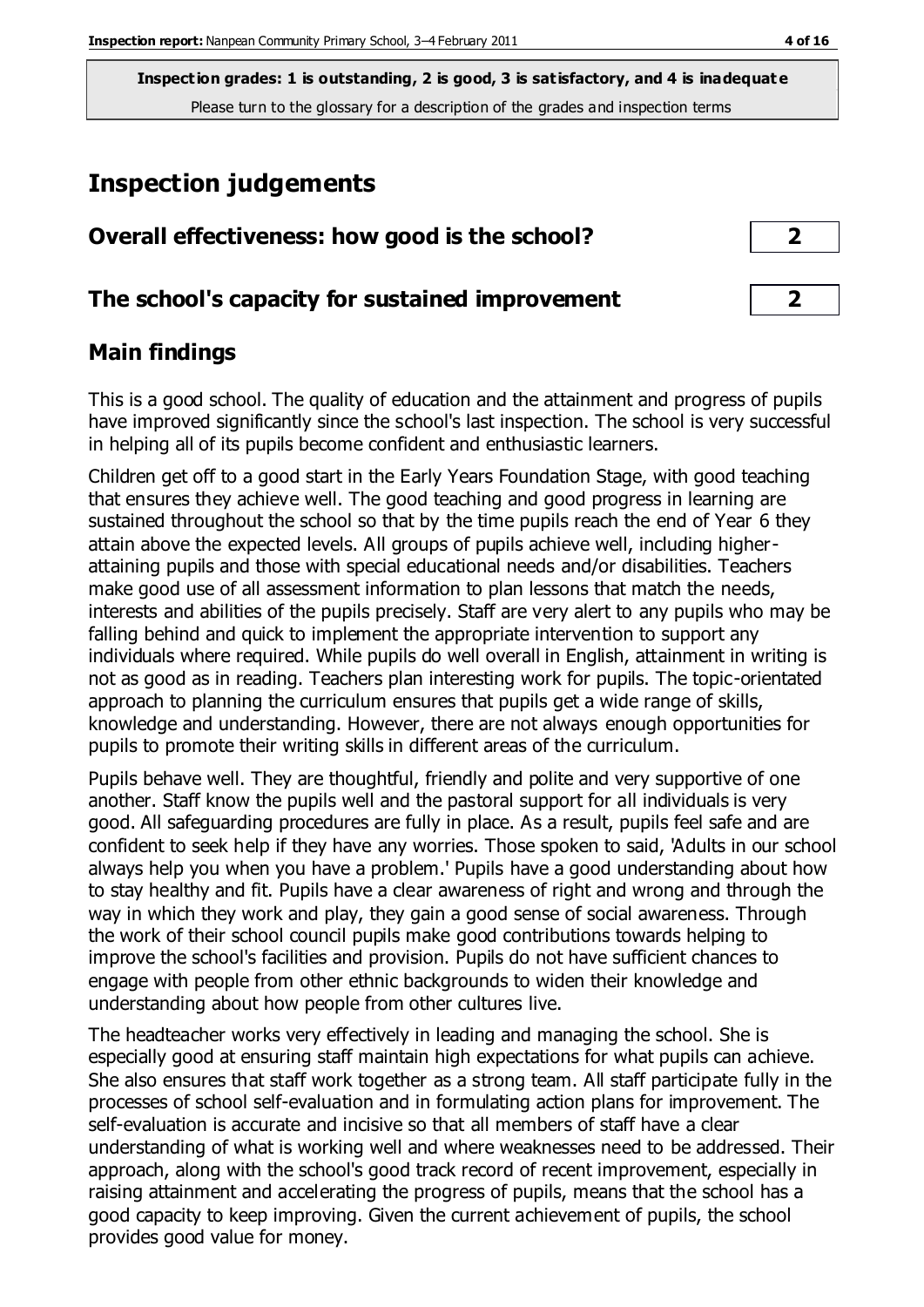Governors are fully involved in the work of the school. They monitor the school's work closely and work hard to support the headteacher and staff. The school promotes a good range of activities to link with and engage the local community. Parents are kept well informed, for example through the detailed weekly newsletters. The provision for promoting community cohesion is satisfactory. However, plans to promote wider engagement for the school beyond the immediate community are not sufficiently developed. Also, the school has not fully evaluated the impact of its work with the community.

## **What does the school need to do to improve further?**

- $\blacksquare$  Build on the current good work to improve pupils' writing by July 2011 by:
	- ensuring pupils have a wide range of planned opportunities to practise and extend their writing skills in all subject areas.
- Improve the provision for promoting community cohesion by January 2012 by:
	- $-$  ensuring that links are established to give pupils opportunities to engage with pupils from other ethnic communities and learn about how people from other cultural backgrounds lead their lives
	- fully evaluating the impact of all activities undertaken to promote community cohesion both locally and further afield in order to inform plans for strengthening this provision in the future.

## **Outcomes for individuals and groups of pupils 2**

All groups of pupils are successful and achieve well. Pupils with special educational needs and/or disabilities respond fully to the support they are given and in all lessons seen they worked with full application to complete tasks. All individuals and groups work well to complete the challenging activities provided by their teachers. They show good levels of concentration.

Children usually show skills and abilities that are below the expected levels when they start school. In the Early Years Foundation Stage children progress well and this good progress continues for pupils throughout the school. By the end of Year 6 pupils attain above-average levels in English, mathematics and science. Some very good quality writing was seen in Years 5 and 6 where pupils had produced pieces of writing that gave a graphic description about how immigrants to the United Kingdom felt during the sixties. The writing showed an imaginative use of language. However, such work is not typical across the school and generally writing attainment lags behind reading. Pupils develop good basic skills, which set them up to progress successfully in the future. They apply their skills well in practical and problem-solving tasks. For example, pupils in Years 3 and 4 gained a clear understanding about the properties of three-dimensional shapes while working with kits to build nets of shapes and then the final models.

Pupils get on well with each other and all adults in the school. When spoken to, pupils say, 'The best thing about our school is that it is a happy and friendly place to be.' Their enjoyment of school life is reflected in their good levels of attendance. They show good consideration for taking care of themselves and each other. Project work carried out in the local area, charity fund raising, and the good work of the school council are examples of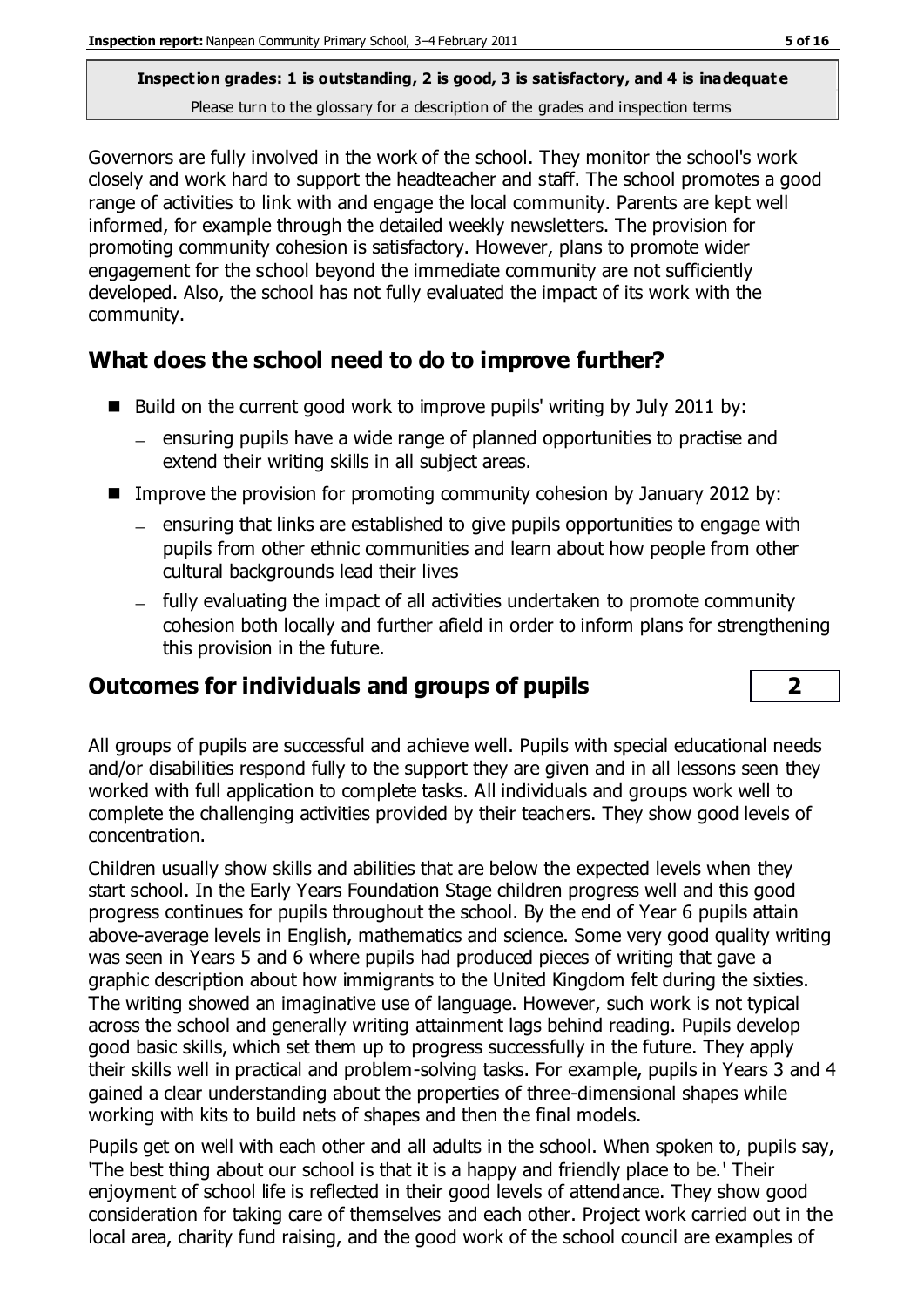# **Inspection grades: 1 is outstanding, 2 is good, 3 is satisfactory, and 4 is inadequat e**

Please turn to the glossary for a description of the grades and inspection terms

the good level of contribution pupils make to the immediate and wider community. Pupils develop a sensitive awareness to major world issues and a good knowledge of British culture. Although they learn a good deal factually about other religious faiths and ethnic cultures, the lack of opportunity for them to engage with people from other backgrounds limits the depth of their awareness and understanding.

These are the grades for pupils' outcomes

| Pupils' achievement and the extent to which they enjoy their learning                                                     | $\overline{2}$          |
|---------------------------------------------------------------------------------------------------------------------------|-------------------------|
| Taking into account:<br>Pupils' attainment <sup>1</sup>                                                                   | $\mathcal{P}$           |
| The quality of pupils' learning and their progress                                                                        | $\mathcal{P}$           |
| The quality of learning for pupils with special educational needs and/or disabilities<br>and their progress               | 2                       |
| The extent to which pupils feel safe                                                                                      | $\overline{2}$          |
| Pupils' behaviour                                                                                                         | $\overline{2}$          |
| The extent to which pupils adopt healthy lifestyles                                                                       | 2                       |
| The extent to which pupils contribute to the school and wider community                                                   | $\overline{2}$          |
| The extent to which pupils develop workplace and other skills that will contribute to<br>their future economic well-being | $\overline{\mathbf{2}}$ |
| Taking into account:<br>Pupils' attendance <sup>1</sup>                                                                   | 2                       |
| The extent of pupils' spiritual, moral, social and cultural development                                                   | 2                       |

<sup>1</sup> The grades for attainment and attendance are: 1 is high; 2 is above average; 3 is broadly average; and 4 is low

### **How effective is the provision?**

Teachers and teaching assistants have very good relationships with all of the pupils. They create an atmosphere in all classes that ensures individuals develop as confident and enthusiastic learners. Teachers have good subject knowledge. They question pupils skilfully to draw out understanding. Planning for lessons is good and often shows teachers catering for a wide range of learning styles. For example, in a good mathematics lesson for pupils in Years 1 and 2, one group worked with interactive whiteboard illustrations, another group worked at similar activities on laptop computers and another group worked on a large scale number line with the teaching assistant. This diverse approach meant that all pupils were fully engaged and learning at a good pace. Teachers work hard to make learning fun and interesting. The very effective use of sixties pop music in an English lesson for pupils in Years 5 and 6 provided a stimulating backdrop for analysing the lyrics in songs. Teachers use assessment information well to group the pupils in their classes, to set clear and precise targets and to ensure that the activities match precisely with the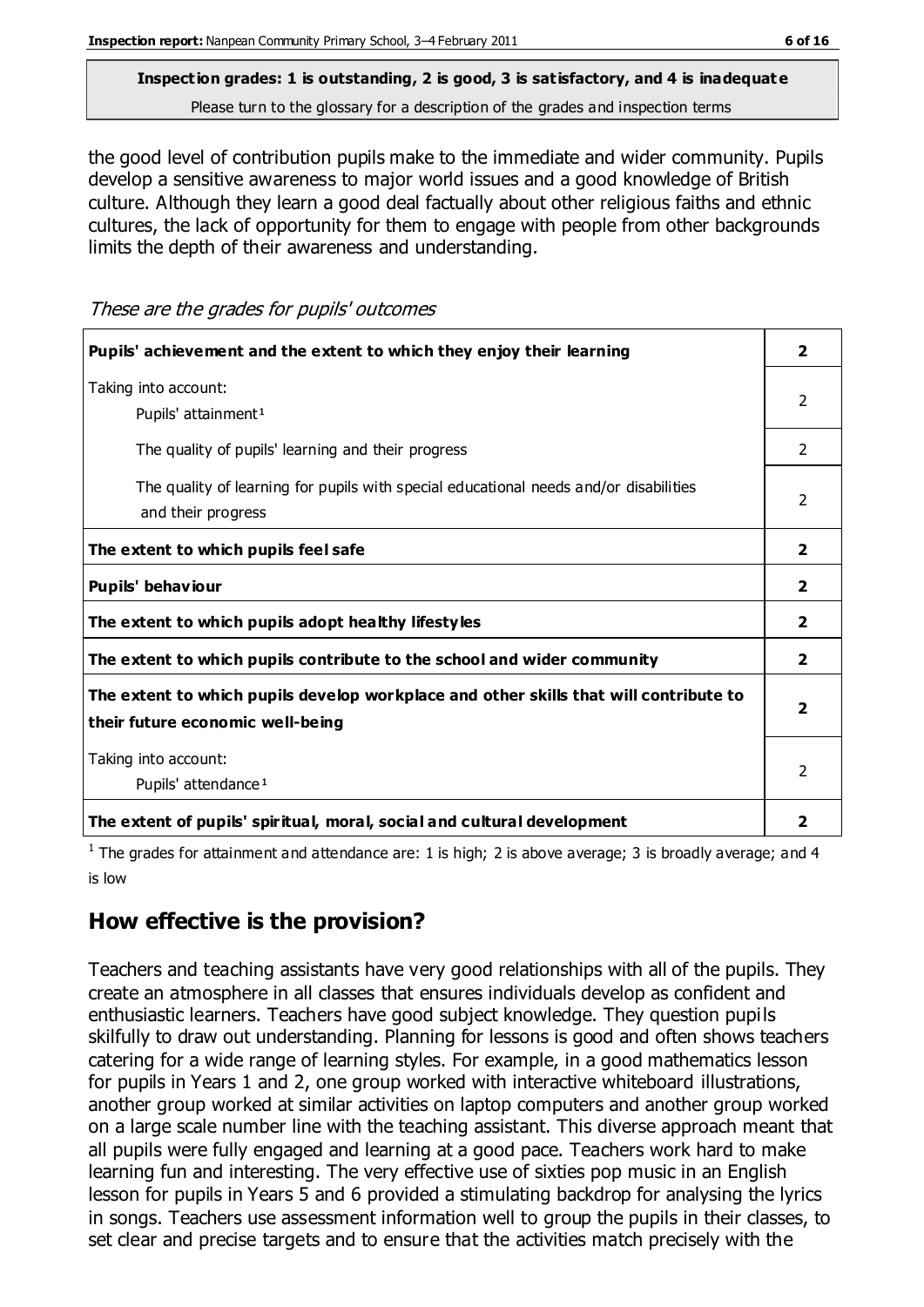different ability groups. Good attention is paid to providing the right kind of support and activities for pupils with special educational needs and/or disabilities. Targeted intervention for small groups of pupils ensures that all of the individuals concerned accelerate their progress. Teaching assistants generally work well to support the teachers and pupils. Very occasionally, their role in classroom activities is not sufficiently well defined to maximise the use of their expertise.

The school curriculum is planned well to provide full enrichment to pupils' learning. The good range of extra-curricular activities is much enjoyed and well attended by pupils. Additionally, the wide range of excursions, residential visits and visitors coming in to work with pupils gives a good boost to the learning opportunities offered. The school caters well for more-able pupils by arranging effective opportunities for them to work with local colleges on practical projects to extend their skills. While the curriculum ensures that a full range of work is covered, opportunities for pupils to extend their writing skills in different subject areas are not always fully exploited.

Parents and carers are very pleased with the way staff look after, encourage and support their children. A warm and friendly atmosphere pervades the school so that pupils feel entirely safe. Good quality records concerning the personal development of individuals are kept. These along with regular reviews, in cases where there are concerns, ensure that the well-being of all individuals is continually kept under scrutiny and the right kind of support provided, including from the parent support advisor. Staff are vigilant in ensuring the safety of all pupils.

| The quality of teaching                                                                                    |  |
|------------------------------------------------------------------------------------------------------------|--|
| Taking into account:<br>The use of assessment to support learning                                          |  |
| The extent to which the curriculum meets pupils' needs, including, where relevant,<br>through partnerships |  |
| The effectiveness of care, guidance and support                                                            |  |

These are the grades for the quality of provision

## **How effective are leadership and management?**

Staff and governors are passionate about keeping the school improving. This is reflected by the high expectations that all staff have for how successful the pupils they teach will be. The energy and strong commitment evident is an accolade to the headteacher who has worked well to embed this approach. She has used external partnerships very effectively to help build robust procedures and processes to develop and sustain good quality teaching in all classes. Rigorous monitoring and a drive to implement good quality assessment systems have been at the heart of this improvement drive. Also, this supports the school's commitment to promote equality among the different groups of pupils and ensure that all achieve as well as they can. As a result, teachers are now alert to identifying any adjustments that will help to further enhance their teaching in order to avoid any discrimination among different groups of pupils.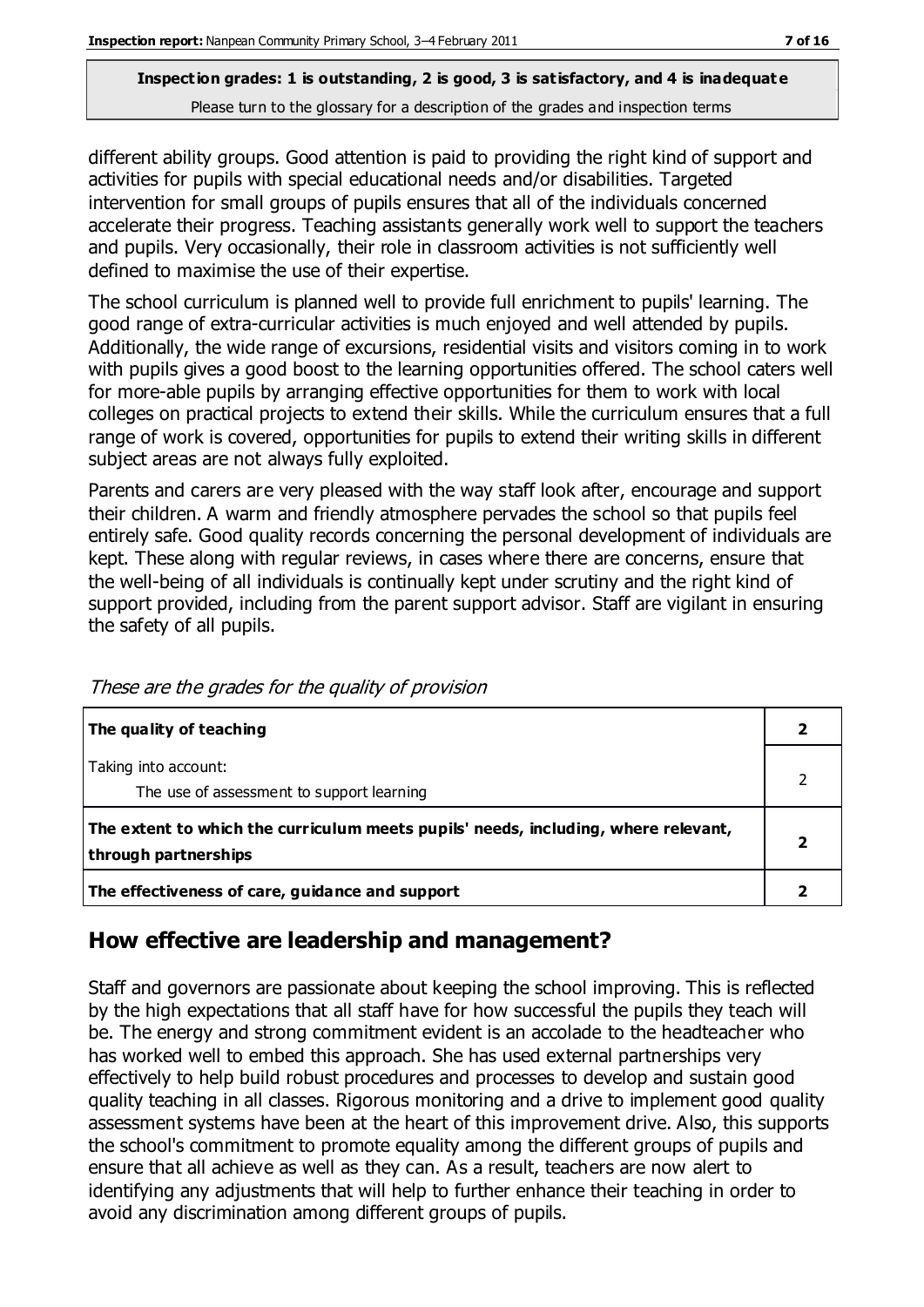Teachers work well to lead and manage the areas of the curriculum for which they are responsible. While the school's self-evaluation processes are accurate and comprehensive, they do not always sufficiently highlight how areas of good provision could be further strengthened.

Through their full involvement in training, governors have significantly improved the way in which they work. As a result, they have established good systems to monitor the school's performance and have a clear overview of all working practices. They provide a good level of support and challenge to help the headteacher and staff remain fully focused on sustaining the current momentum of improvement. The governors have ensured that all of its statutory responsibilities are met and that all aspects of safeguarding are rigorously followed through. A full range of up-to-date policies and procedures are in place and these are fully implemented. The school follows up all suggestions from pupils and parents and carers to continually seek ways of improving the safeguarding systems. The school works hard to ensure that a full range of opportunities is open to all individuals and that no discrimination occurs.

The school works very closely with all parents and carers and makes good efforts to involve them in promoting their children's learning. Good links with other local schools and external partner organisations are used well to promote both opportunities for the pupils and training for the staff. While it has made a good start with building its practices to help provision for promoting community cohesion, the school has yet to fully evaluate the impact of what it does in this respect. Also the staff have rightly identified the need to build on current initiatives to make links further afield to broaden pupils' awareness of the way people live in other ethnic communities and cultures.

| The effectiveness of leadership and management in embedding ambition and driving<br><b>improvement</b>                                                           | $\overline{\mathbf{2}}$ |
|------------------------------------------------------------------------------------------------------------------------------------------------------------------|-------------------------|
| Taking into account:<br>The leadership and management of teaching and learning                                                                                   | 2                       |
| The effectiveness of the governing body in challenging and supporting the<br>school so that weaknesses are tackled decisively and statutory responsibilities met | 2                       |
| The effectiveness of the school's engagement with parents and carers                                                                                             | 2                       |
| The effectiveness of partnerships in promoting learning and well-being                                                                                           | 2                       |
| The effectiveness with which the school promotes equality of opportunity and tackles<br><b>discrimination</b>                                                    | $\overline{\mathbf{2}}$ |
| The effectiveness of safeguarding procedures                                                                                                                     | 2                       |
| The effectiveness with which the school promotes community cohesion                                                                                              | 3                       |
| The effectiveness with which the school deploys resources to achieve value for money                                                                             | 2                       |

These are the grades for leadership and management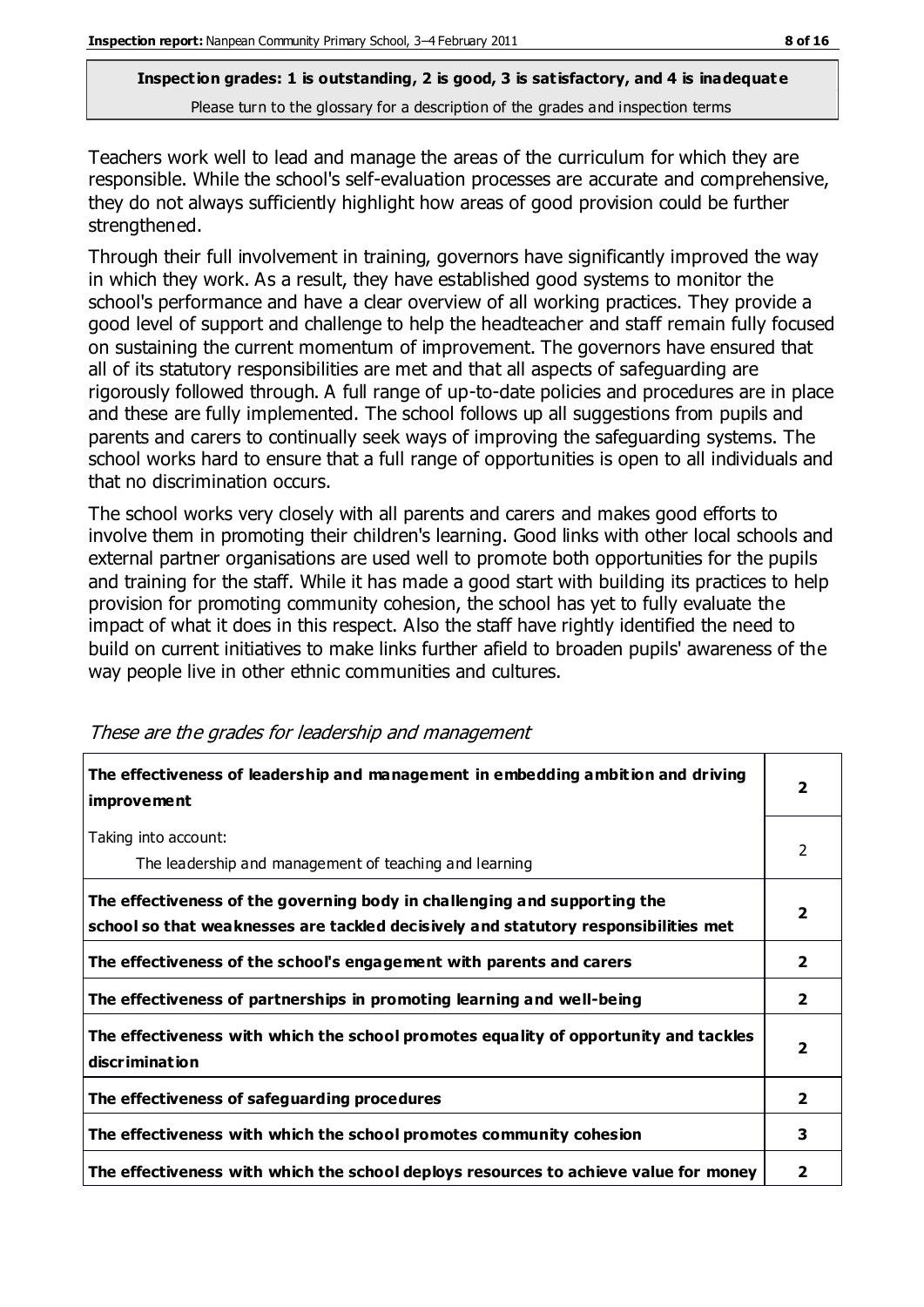#### **Early Years Foundation Stage**

Good induction processes and good teaching ensure that children settle quickly when they start school. They progress well so that they achieve average attainment by the time they are ready to start Year 1. The children behave well and develop confidence. There is much enjoyment evident in the activities carried out. For example, much excitement and laughter were shared by a group of children busily constructing a 'building' from small planks of wood and wooden boxes. One girl happily announced, 'When I grow up I am going to be a builder!' There were lots of other engaging and exciting activities seen in action both inside the classroom and in the outdoor area. These activities reflected the provision of a well-enriched good quality curriculum. In the main, the planning for all activities is good. However, it is not always clear how the outdoor activities link to the different areas of learning to ensure that the provision is fully balanced and builds progressively on children's knowledge and understanding. Teachers and the teaching assistant work well to encourage all individuals so that each child feels valued and keen to do well. As a result of the good teaching, children build rapidly on their basic skills. For example, the clear way in which phonics teaching was delivered showed children building up a wide vocabulary of sounds that they were beginning to blend together successfully to form simple words. Good use of 'flash cards' and a game on the interactive whiteboard were especially effective in helping build the children's skills. This also showed the teacher's skill in presenting the learning in different ways for the children. The provision in this part of the school is well led and managed and has improved significantly. Clear and accurate self-evaluation along with good quality plans have been established to keep improvement moving at a good pace. Good systems to ensure the care, support and guidance of all individuals mean that children feel safe and well cared for at all times. Staff are vigilant in all matters connected with safeguarding.

| <b>Overall effectiveness of the Early Years Foundation Stage</b>                      |  |  |
|---------------------------------------------------------------------------------------|--|--|
| Taking into account:<br>Outcomes for children in the Early Years Foundation Stage     |  |  |
| The quality of provision in the Early Years Foundation Stage                          |  |  |
| The effectiveness of leadership and management of the Early Years Foundation<br>Stage |  |  |

These are the grades for the Early Years Foundation Stage

#### **Views of parents and carers**

There was a high return of questionnaires. Most parents and carers are pleased with the school's work. Positive comments included, 'We are very impressed with everything about the school' and 'Overall the school and teachers provide my child with the best environment and teaching that they are able to'. A very small number of parents and carers felt that the school did not do enough to support them in aiding their children's learning. However, inspectors noted that clear provision was in place for this to happen not only from staff but also from the parent support advisor engaged by the school cluster association. Also comments from parents and carers included, 'We always find the Head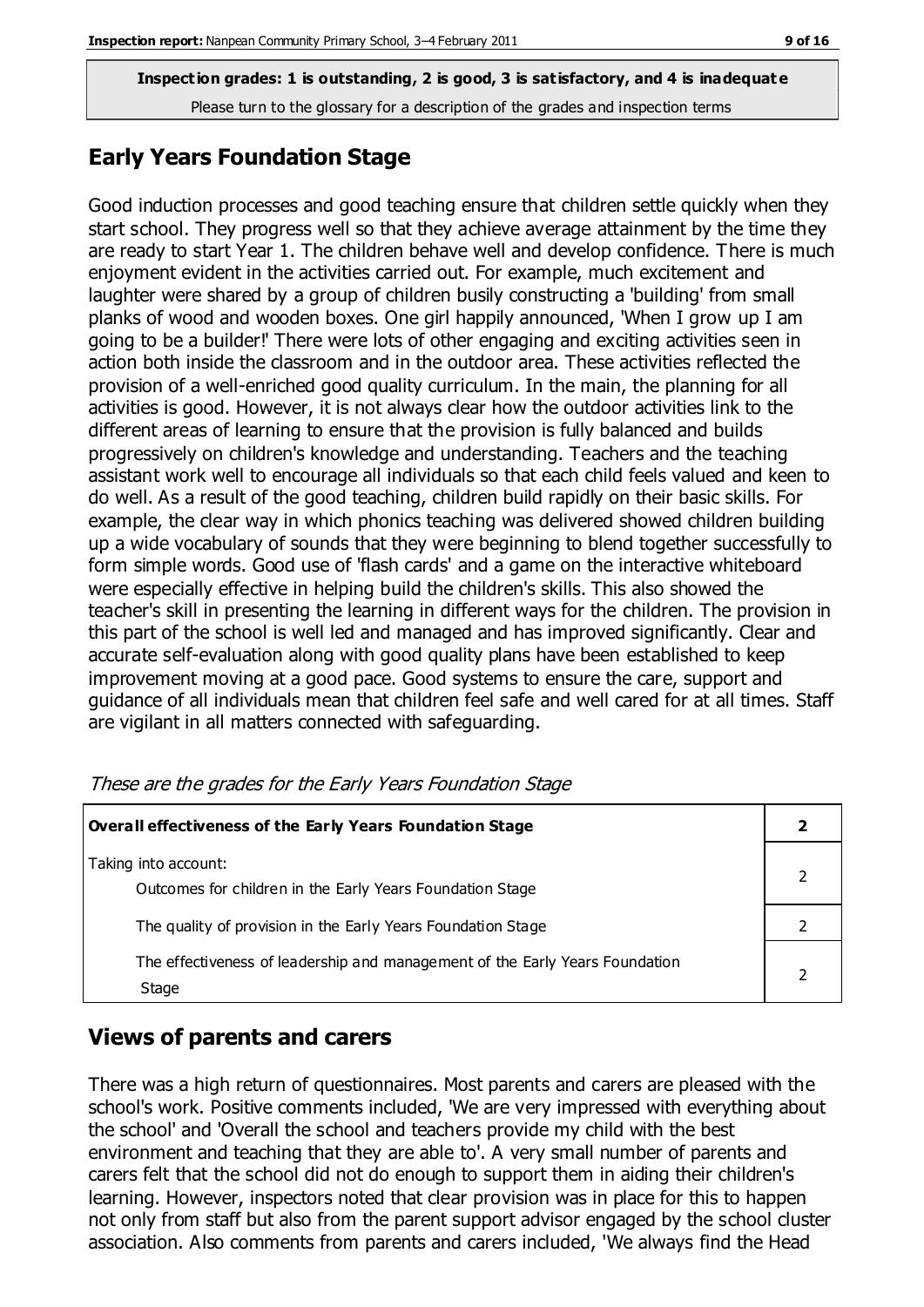Please turn to the glossary for a description of the grades and inspection terms

and the staff very professional and approachable' and 'All staff are very approachable and quick to deal with any problems'.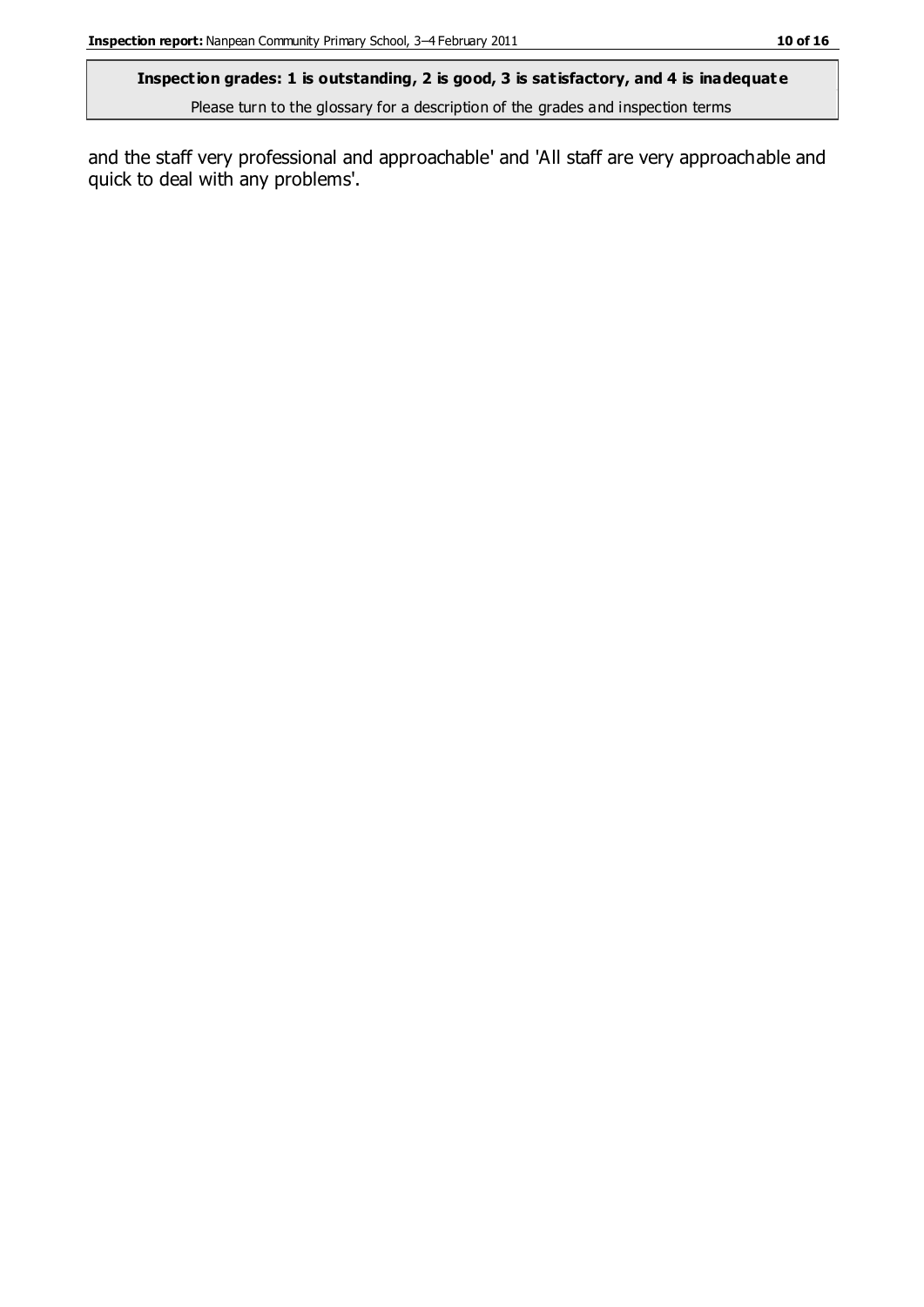#### **Responses from parents and carers to Ofsted's questionnaire**

Ofsted invited all the registered parents and carers of pupils registered at Nanpean Community Primary School to complete a questionnaire about their views of the school.

In the questionnaire, parents and carers were asked to record how strongly they agreed with 13 statements about the school.

The inspection team received 47 completed questionnaires by the end of the on-site inspection. In total, there are 93 pupils registered at the school.

| <b>Statements</b>                                                                                                                                                                                                                                       | <b>Strongly</b> | agree         |              | <b>Agree</b>            |                | <b>Disagree</b> |               | <b>Strongly</b><br>disagree |
|---------------------------------------------------------------------------------------------------------------------------------------------------------------------------------------------------------------------------------------------------------|-----------------|---------------|--------------|-------------------------|----------------|-----------------|---------------|-----------------------------|
|                                                                                                                                                                                                                                                         | <b>Total</b>    | $\frac{1}{2}$ | <b>Total</b> | $\mathbf{O}/\mathbf{o}$ | <b>Total</b>   | $\frac{1}{2}$   | <b>Total</b>  | $\frac{1}{2}$               |
| My child enjoys school                                                                                                                                                                                                                                  | 28              | 60            | 19           | 40                      | 0              | $\mathbf 0$     | $\mathbf 0$   | $\mathbf 0$                 |
| The school keeps my child<br>safe                                                                                                                                                                                                                       | 29              | 62            | 18           | 38                      | 0              | $\mathbf 0$     | $\mathbf 0$   | $\mathbf 0$                 |
| My school informs me about<br>my child's progress                                                                                                                                                                                                       | 19              | 40            | 25           | 53                      | 3              | 6               | $\mathbf 0$   | $\mathbf 0$                 |
| My child is making enough<br>progress at this school                                                                                                                                                                                                    | 21              | 45            | 25           | 53                      | 0              | 0               | $\mathbf 0$   | $\pmb{0}$                   |
| The teaching is good at this<br>school                                                                                                                                                                                                                  | 25              | 53            | 20           | 43                      | $\overline{2}$ | 4               | $\mathbf 0$   | $\mathbf 0$                 |
| The school helps me to<br>support my child's learning                                                                                                                                                                                                   | 16              | 34            | 25           | 53                      | 5              | 11              | 0             | $\mathbf 0$                 |
| The school helps my child to<br>have a healthy lifestyle                                                                                                                                                                                                | 19              | 40            | 28           | 60                      | 0              | 0               | $\mathbf 0$   | $\mathbf 0$                 |
| The school makes sure that<br>my child is well prepared for<br>the future (for example<br>changing year group,<br>changing school, and for<br>children who are finishing<br>school, entering further or<br>higher education, or entering<br>employment) | 15              | 32            | 15           | 32                      | $\mathbf{1}$   | $\overline{2}$  | $\mathbf 0$   | $\mathbf 0$                 |
| The school meets my child's<br>particular needs                                                                                                                                                                                                         | 18              | 38            | 27           | 57                      | $\mathbf{1}$   | $\overline{2}$  | $\mathbf 0$   | $\mathbf 0$                 |
| The school deals effectively<br>with unacceptable behaviour                                                                                                                                                                                             | 15              | 32            | 23           | 49                      | 3              | 6               | 0             | $\pmb{0}$                   |
| The school takes account of<br>my suggestions and concerns                                                                                                                                                                                              | 14              | 30            | 25           | 53                      | 3              | 6               | $\mathcal{P}$ | 4                           |
| The school is led and<br>managed effectively                                                                                                                                                                                                            | 25              | 53            | 17           | 36                      | 3              | 6               | $\mathbf 0$   | $\mathbf 0$                 |
| Overall, I am happy with my<br>child's experience at this<br>school                                                                                                                                                                                     | 26              | 55            | 21           | 45                      | 0              | $\pmb{0}$       | $\mathbf 0$   | $\mathbf 0$                 |

The table above summarises the responses that parents and carers made to each statement. The percentages indicate the proportion of parents and carers giving that response out of the total number of completed questionnaires. Where one or more parents and carers chose not to answer a particular question, the percentages will not add up to 100%.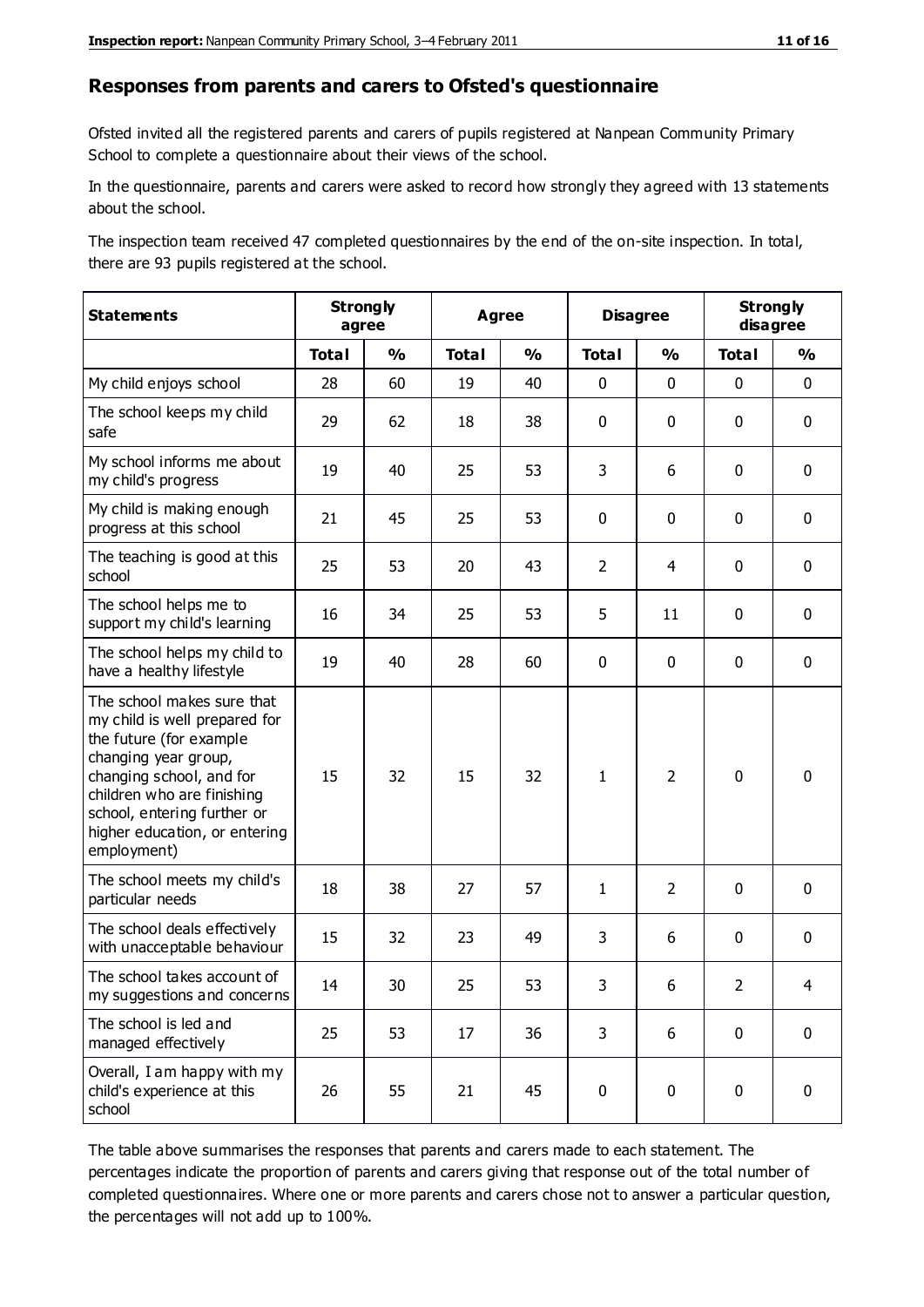## **Glossary**

| Grade   | <b>Judgement</b> | <b>Description</b>                                                                                                                                                                                                            |
|---------|------------------|-------------------------------------------------------------------------------------------------------------------------------------------------------------------------------------------------------------------------------|
| Grade 1 | Outstanding      | These features are highly effective. An outstanding school<br>provides exceptionally well for all its pupils' needs.                                                                                                          |
| Grade 2 | Good             | These are very positive features of a school. A school that<br>is good is serving its pupils well.                                                                                                                            |
| Grade 3 | Satisfactory     | These features are of reasonable quality. A satisfactory<br>school is providing adequately for its pupils.                                                                                                                    |
| Grade 4 | Inadequate       | These features are not of an acceptable standard. An<br>inadequate school needs to make significant improvement<br>in order to meet the needs of its pupils. Ofsted inspectors<br>will make further visits until it improves. |

#### **What inspection judgements mean**

#### **Overall effectiveness of schools**

|                       | Overall effectiveness judgement (percentage of schools) |      |                     |                   |
|-----------------------|---------------------------------------------------------|------|---------------------|-------------------|
| <b>Type of school</b> | <b>Outstanding</b>                                      | Good | <b>Satisfactory</b> | <b>Inadequate</b> |
| Nursery schools       | 59                                                      | 35   | 3                   | 3                 |
| Primary schools       | 9                                                       | 44   | 39                  | 7                 |
| Secondary schools     | 13                                                      | 36   | 41                  | 11                |
| Sixth forms           | 15                                                      | 39   | 43                  | 3                 |
| Special schools       | 35                                                      | 43   | 17                  | 5                 |
| Pupil referral units  | 21                                                      | 42   | 29                  | 9                 |
| All schools           | 13                                                      | 43   | 37                  | 8                 |

New school inspection arrangements were introduced on 1 September 2009. This means that inspectors now make some additional judgements that were not made previously.

The data in the table above are for the period 1 September 2009 to 31 August 2010 and are consistent with the latest published official statistics about maintained school inspec tion outcomes (see **[www.ofsted.gov.uk](http://www.ofsted.gov.uk/)**).

The sample of schools inspected during 2009/10 was not representative of all schools nationally, as weaker schools are inspected more frequently than good or outstanding schools.

Percentages are rounded and do not always add exactly to 100.

Sixth form figures reflect the judgements made for the overall effectiveness of the sixth form in secondary schools, special schools and pupil referral units.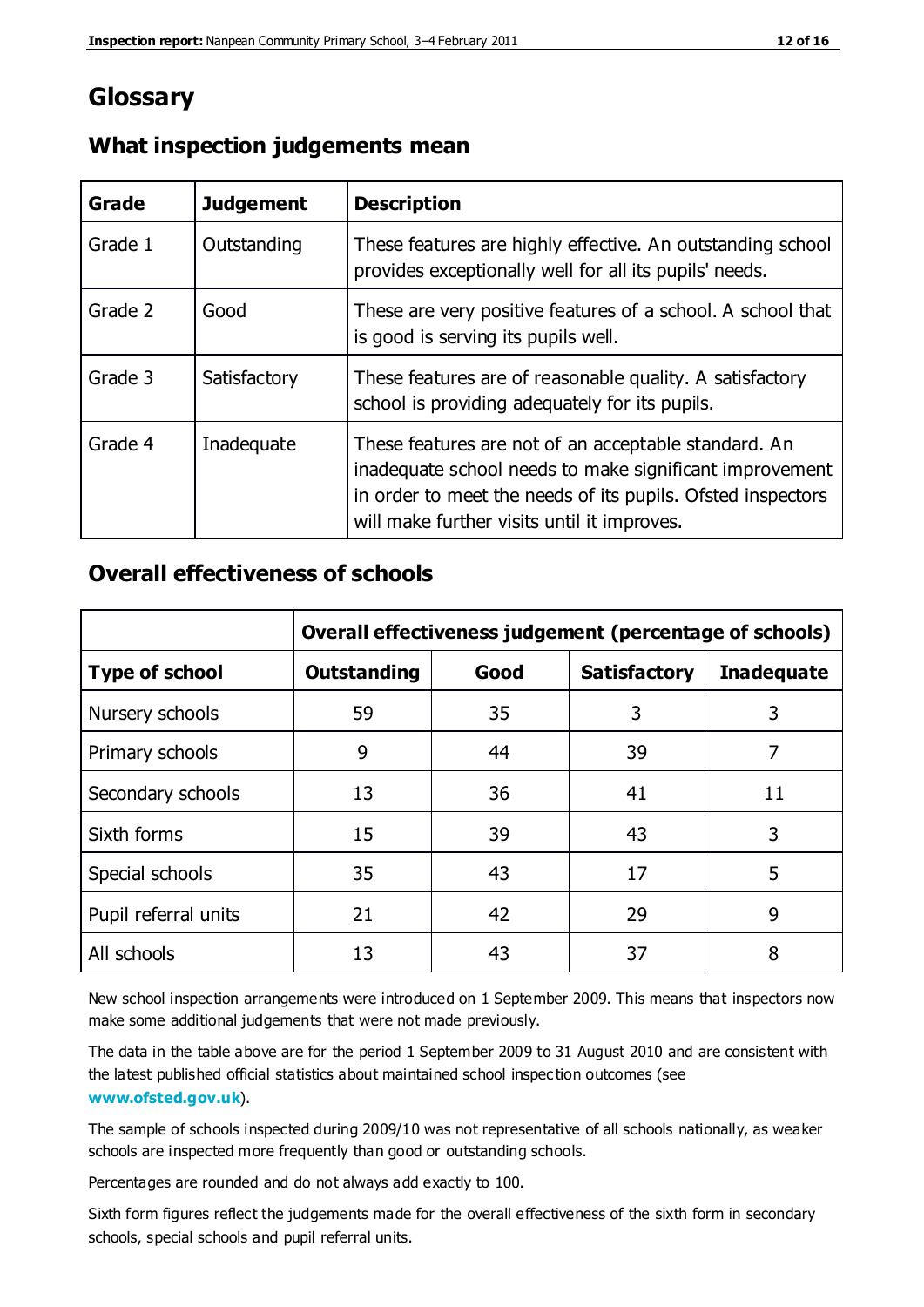# **Common terminology used by inspectors**

| Achievement:               | the progress and success of a pupil in their learning,<br>development or training.                                                                                                                                                          |  |  |
|----------------------------|---------------------------------------------------------------------------------------------------------------------------------------------------------------------------------------------------------------------------------------------|--|--|
| Attainment:                | the standard of the pupils' work shown by test and<br>examination results and in lessons.                                                                                                                                                   |  |  |
| Capacity to improve:       | the proven ability of the school to continue<br>improving. Inspectors base this judgement on what<br>the school has accomplished so far and on the quality<br>of its systems to maintain improvement.                                       |  |  |
| Leadership and management: | the contribution of all the staff with responsibilities,<br>not just the headteacher, to identifying priorities,<br>directing and motivating staff and running the school.                                                                  |  |  |
| Learning:                  | how well pupils acquire knowledge, develop their<br>understanding, learn and practise skills and are<br>developing their competence as learners.                                                                                            |  |  |
| Overall effectiveness:     | inspectors form a judgement on a school's overall<br>effectiveness based on the findings from their<br>inspection of the school. The following judgements,<br>in particular, influence what the overall effectiveness<br>judgement will be. |  |  |
|                            | The school's capacity for sustained<br>improvement.                                                                                                                                                                                         |  |  |
|                            | Outcomes for individuals and groups of pupils.                                                                                                                                                                                              |  |  |
|                            | The quality of teaching.                                                                                                                                                                                                                    |  |  |
|                            | The extent to which the curriculum meets<br>pupils' needs, including, where relevant,<br>through partnerships.                                                                                                                              |  |  |
|                            | The effectiveness of care, guidance and<br>support.                                                                                                                                                                                         |  |  |
| Progress:                  | the rate at which pupils are learning in lessons and<br>over longer periods of time. It is often measured by<br>comparing the pupils' attainment at the end of a key                                                                        |  |  |

stage with their attainment when they started.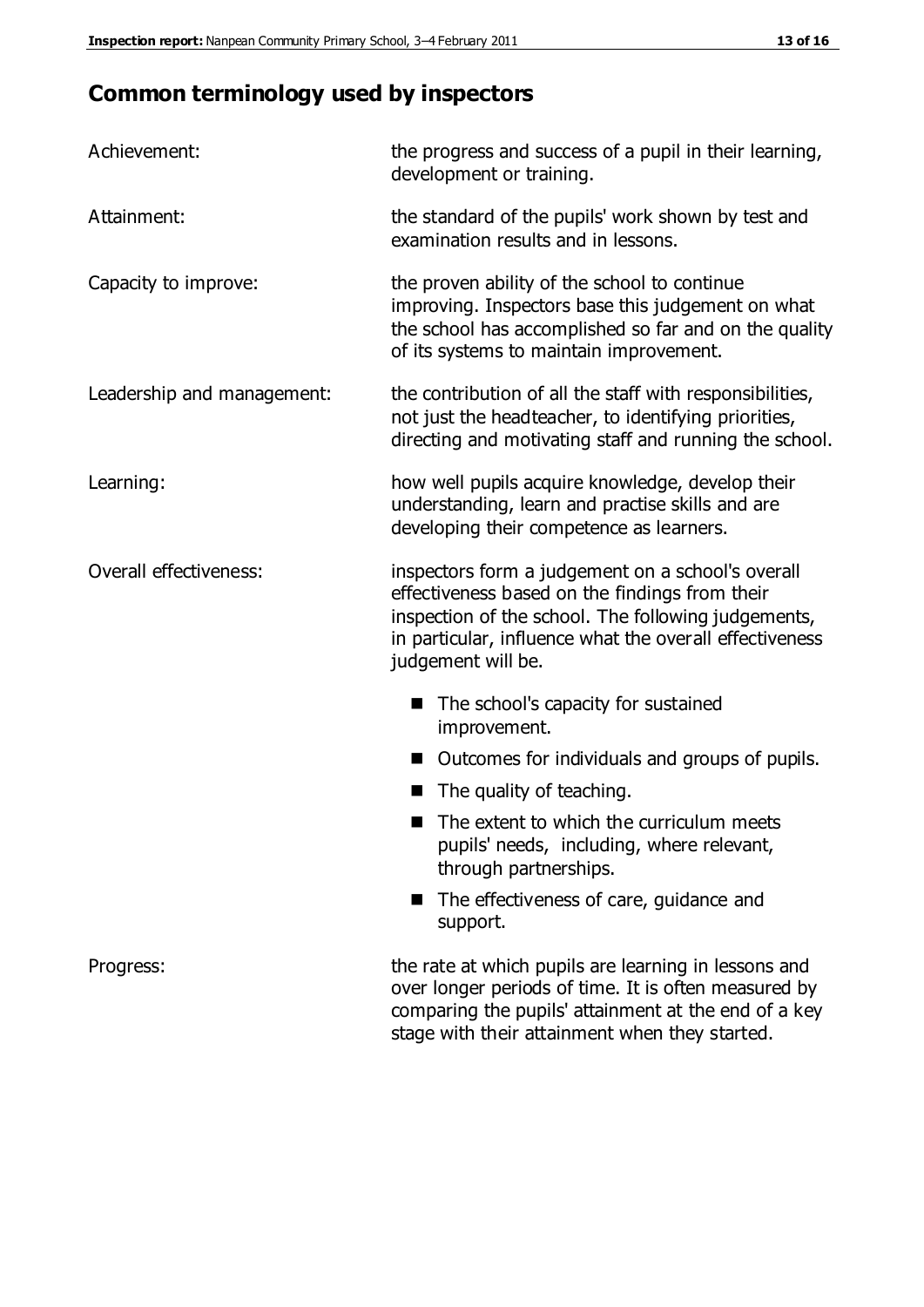#### **This letter is provided for the school, parents and carers to share with their children. It describes Ofsted's main findings from the inspection of their school.**

#### 7 February 2011

#### Dear Pupils

#### **Inspection of Nanpean Community Primary School, St Austell PL26 7YH**

Thank you for making us feel very welcome in your school. You were very polite and friendly and we enjoyed talking to you. We have judged that yours is a good school. Through discussions we had with you and the survey that some of you completed we can see that you agree with us. Your school has improved since the last inspection.

Here are some of the good things that we found in your school:

- The good provision in the Early Years Foundation Stage gets you off to a strong start at school.
- There are lots of smiling faces when you arrive at school and we can see that you enjoy being there.
- You are fit and healthy and know a lot about how to stay this way.
- Good teaching provides interesting lessons for you so that you progress well through all the year groups in the school.
- Your behaviour is good in all activities in the classroom and in the playground.
- You all have a full understanding about how to work and play safely. The adults in the school are good at taking care of you.
- The headteacher, staff and governors have done a good job of helping the school improve and they are working very hard to make sure it keeps improving in the future.

This is what we have asked the school to do now:

- Give you more chances to practise and extend your skills in the written work you do in the different subjects that you study.
- $\blacksquare$  Find out exactly how successful the school is in working with the immediate and wider communities so that you will know how to develop this area more in the future.
- Move ahead with plans to build links with schools in other areas so that you can learn more about the way in which people from other cultures and backgrounds live.

You can play an important part in helping the school to improve by continuing to work hard in all lessons.

Yours sincerely

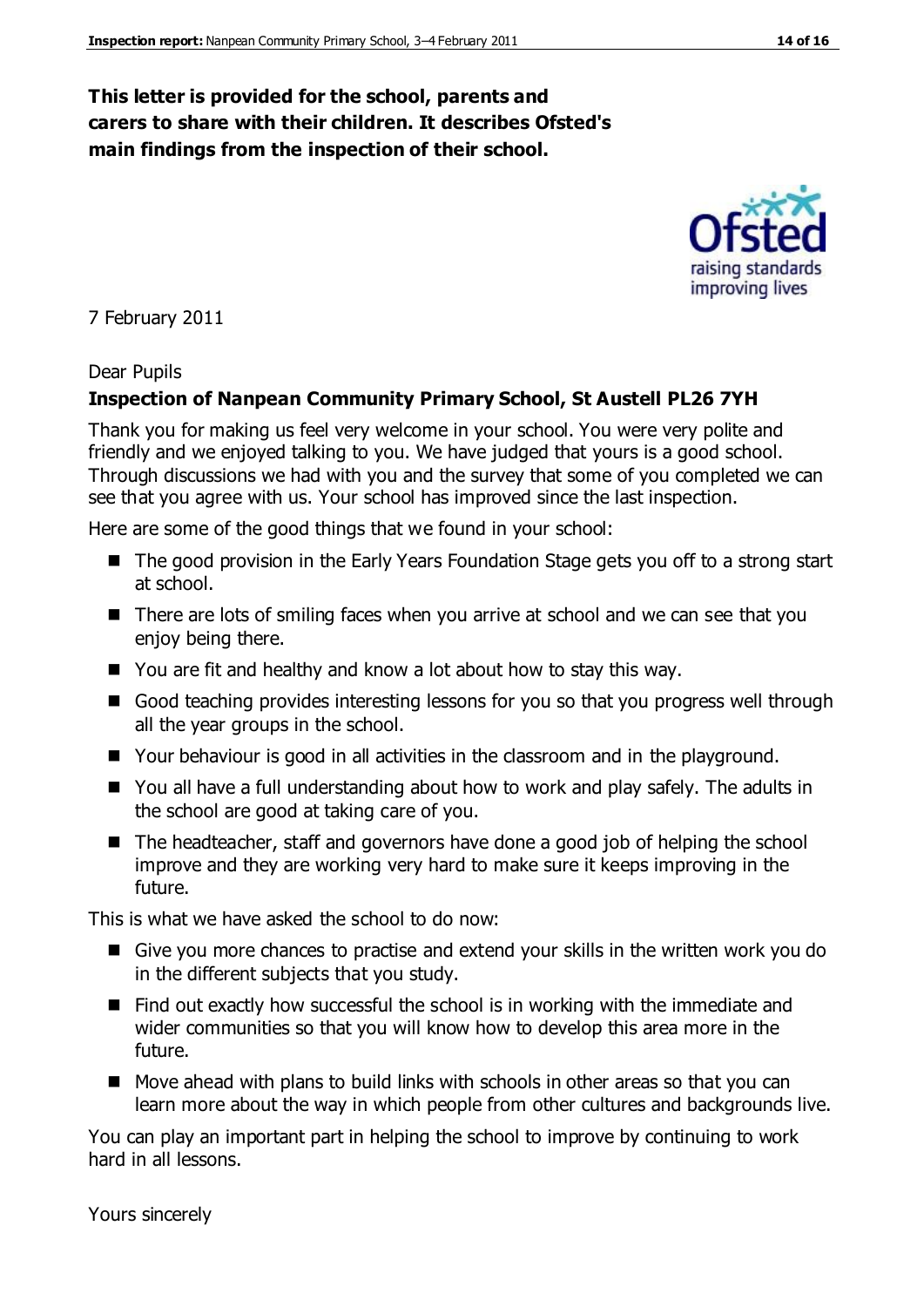Laurie Lewin Lead inspector